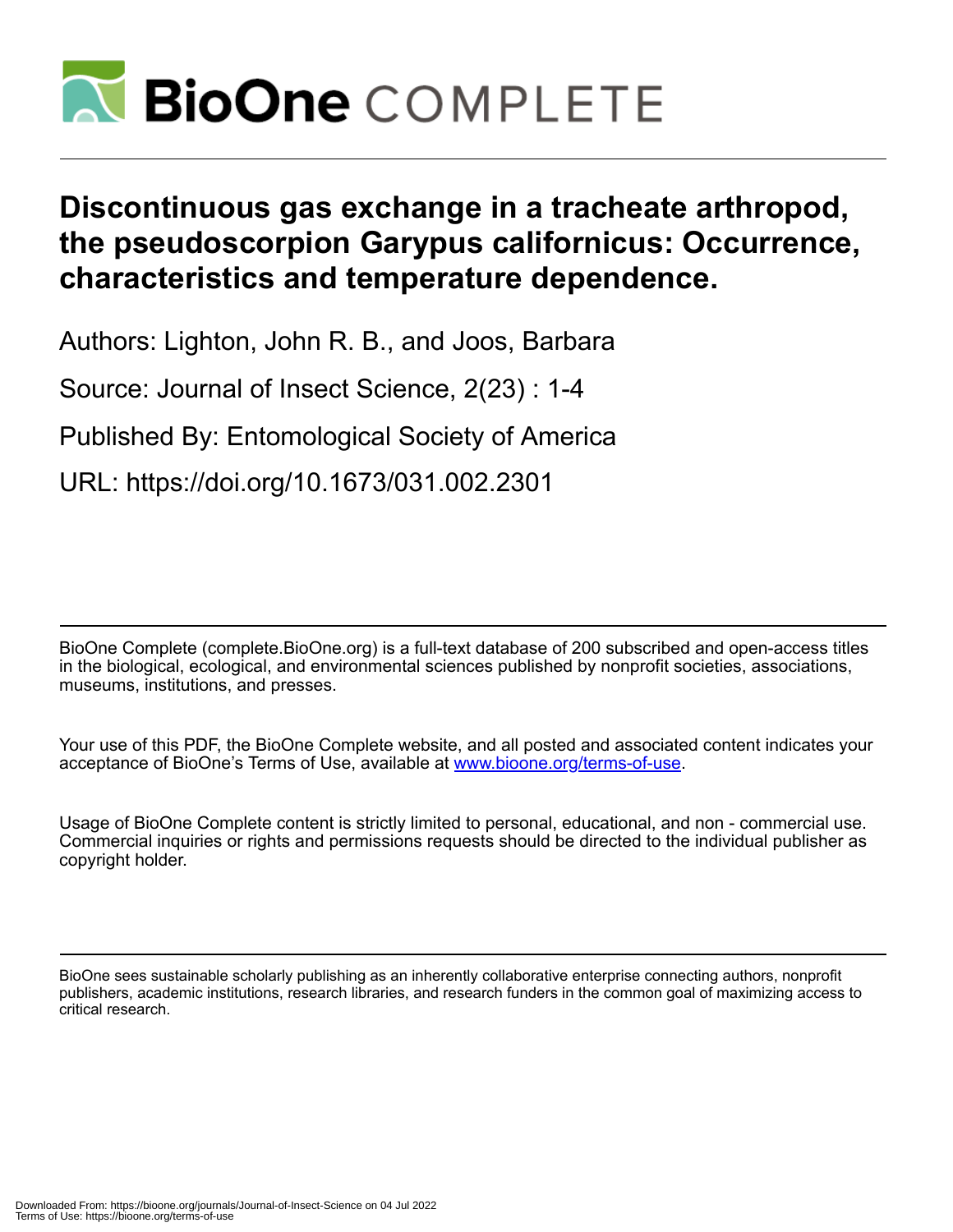

Lighton J.R.B., Joos B. 2002. Discontinuous gas exchange in a tracheate arthropod, the pseudoscorpion *Garypus californicus*: Occurrence, characteristics and temperature dependence. 4pp. *Journal of Insect Science*, 2:23, Available online: insectscience.org/2.23

insectscience.org

# **Discontinuous gas exchange in a tracheate arthropod, the pseudoscorpion** *Garypus californicus***: Occurrence, characteristics and temperature dependence.**

# **John R.B. Lighton and Barbara Joos**

*Department of Biological Sciences, University of Nevada at Las Vegas, 4505 Maryland Parkway, Las Vegas, NV 89154-4004.* Jrlighton@aol.com

Received 26 September 2001, Accepted 14 November 2002, Published 25 November 2002

## **Abstract**

The discontinuous gas exchange cycle of the pseudoscorpion *Garypus californicus*, mean mass 5.9 mg, is rudimentary and is characterized by bursts of CO<sub>2</sub> at frequencies ranging from 3.6 mHz at 15 °C to 13.3 mHz at 35 °C. The mean volume of CO<sub>2</sub> emitted per burst is 3.6 µl g<sup>-1</sup> at 25 °C, about a tenth of the amount emitted by tracheate arthropods with a well developed discontinuous gas exchange cycle. Interburst CO<sub>2</sub> emission is high and increases with temperature, reaching near 45% of total CO<sub>2</sub> production rate at 35 °C. No fluttering spiracle phase is evident. The metabolic rate of *G. californicus* at 25 °C (8.4 µW) is typical of other arthropods. We infer from the high rate of interburst CO<sub>2</sub> emission in *G. californicus* that trans-spiracular O<sub>2</sub> partial pressure gradients are small and that spiracular conductance is correspondingly high, which may lead to high rates of respiratory water loss relative to arthropods with more stringent spiracular control and higher  $\rm{CO}_{2}$  buffering capacity. The typical moist, hypogeal environments and small body sizes of pseudoscorpions correlate well with their respiratory physiology.

| Abbreviation:    |                                  |
|------------------|----------------------------------|
| C phase          | closed spiracle                  |
| DGC              | discontinuous gas exchange cycle |
| O phase          | open spiracle                    |
| VCO <sub>2</sub> | rate of CO <sub>2</sub> emission |
|                  |                                  |

# **Introduction**

The phylogeny of the arthropods is interesting in many respects, but the independent evolution of tracheation in several distinct clades is particularly noteworthy. Hexapods are the best known tracheate arthropods, and have developed a fairly complex spiracular control strategy for managing  $CO_2$  and  $O_2$  gas exchange in their tracheal system (see reviews by Kestler, 1985, Sláma, 1994, Lighton, 1994, 1996, 1998). This system is often referred to as the discontinuous gas exchange cycle, or DGC (*sensu* Lighton, 1996).

Recent evidence suggests that the DGC evolved independently in several non-hexapod clades of tracheate arthropods, including the ticks (Lighton *et al.*, 1993a; Lighton and Fielden, 1995), solphugids (Lighton and Fielden, 1996) and diplopods (Klok et al., 2002). Karel Sláma has described respiratory cyclicity in a pseudoscorpion (Sláma, 1995); however, analysis of the DGC requires recordings of rates of  $\mathrm{CO}_2$  emission (VCO<sub>2</sub>), which his microrespirometric system does not provide. The analysis of  $VCO<sub>2</sub>$  has been shown by direct spiracular observation to be an excellent indicator of spiracular activity (Lighton *et al.*, 1993b).

We here quantify the DGC of a pseudoscorpion, *Garypus*

*californicus*, a native of seashore habitats on the western coast of the United States, as a function of temperature and thus metabolic flux rate. Pseudoscorpions possess two pairs of spiracles that are located laterally on the posterior margins of abdominal sternites 3 and 4. The spiracles open into four short tracheal trunks from which smaller branches ramify to supply the body. Pseudoscorpions are of particular interest because a clade of closely related tracheate arthropods, the solphugids (Shultz, 1990, Wheeler and Hayashi, 1998), have evolved a DGC that closely resembles that of insects (Lighton and Fielden, 1996).

#### **Materials and Methods**

#### *Animals*

Specimens of *Garypus californicus* were collected in the Northern hemisphere during Fall (September) from beneath dried kelp and rocks at the Hopkins Marine Station, Pacific Grove, California. They were maintained at  $25 \pm 3$  °C at an ambient L/D cycle in a 20 x 20 x 5 cm polyethylene container with a floor of moist sand and pleated filter paper. They were fed twice weekly on wingless fruit flies.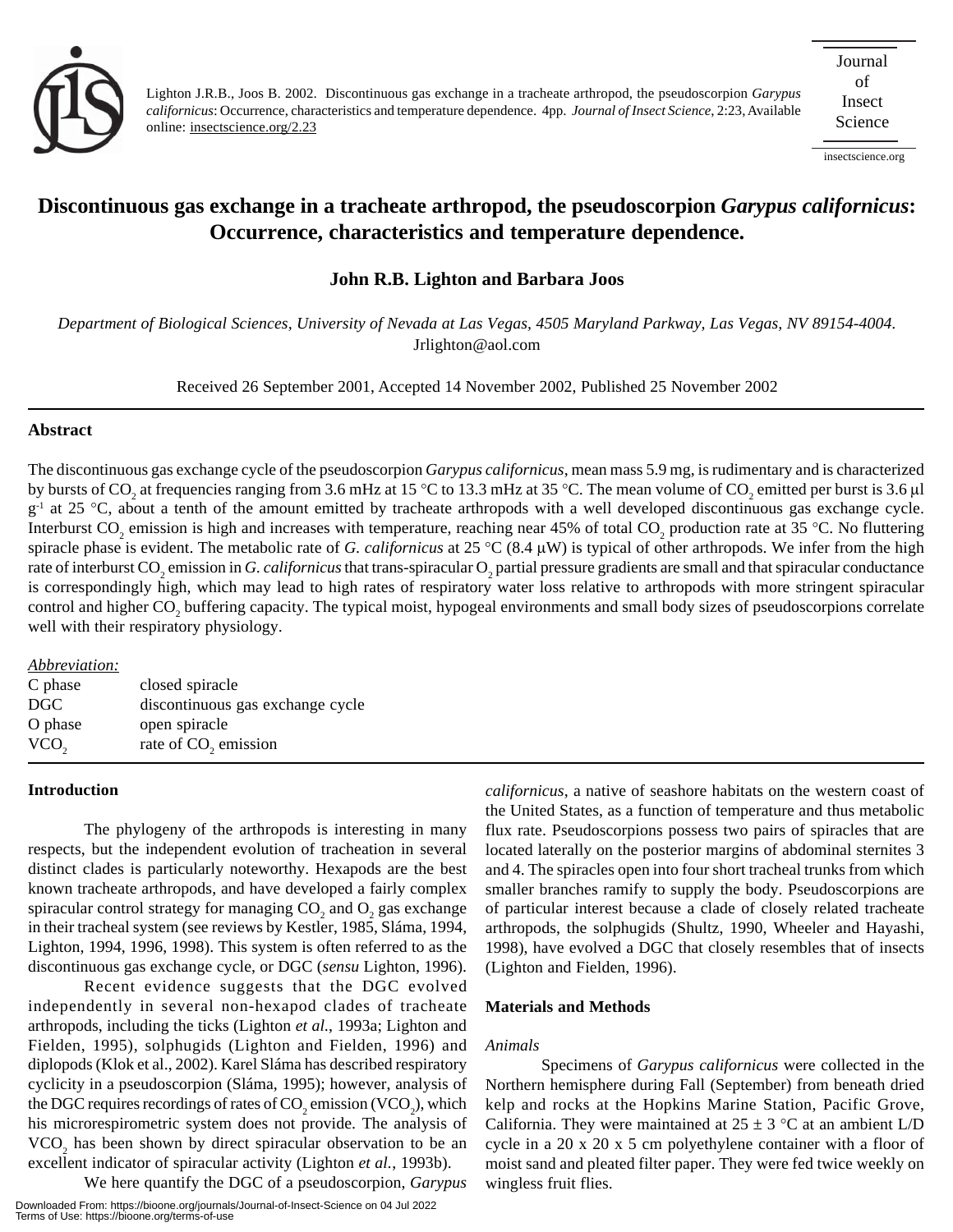#### *Respirometry*

The DGC of *Garypus californicus* was quantified with a flow-through respirometry system (Sable Systems TR-2; www.sablesystems.com) as described elsewhere (Lighton, 1991a; Lighton and Berrigan, 1995). The mass flow rate of  $CO_2$ -free air through the system was 20 ml min-1 regulated by a mass flow control valve (Sierra Instruments; http://www.sierrainstruments.com). For each run, we removed an individual from the pseudoscorpion colony, weighed it to 0.1 mg, and placed it in a glass and aluminum respirometry cuvette with Viton O-ring seals (Sable Systems RM-1). The animal's temperature was regulated  $(\pm 0.2 \degree C)$  by a Peltier effect temperature cabinet (Sable Systems PELT-4 equivalent), and its activity level was monitored within the *ca.* 5 ml cuvette using a Sable Systems AD-1 activity detector. Only data from motionless animals were used. Data were acquired with DATACAN V software (Sable Systems), using a sampling interval of 2 seconds, finite impulse response digital filtration within each sample, and a typical recording duration of 5250 samples. Two to four successive recordings were typically made on a given animal at a given temperature, after which it was returned to the colony.

The effect of temperature on DGC parameters was tested with analysis of variance (ANOVA) supplemented by Studentized multiple range tests (Newman-Keuls) where indicated. Regressions were calculated by least squares with axis transformation where noted, and compared with analysis of covariance (ANCOVA). Statistical software was written by JRBL and validated against known data sets (Zar, 1996) and/or other programs (SYSTAT IV). Means are accompanied by standard deviations (SD) or standard errors (SE) and sample sizes (N).

# **Results**

We analyzed 771 DGCs by an approximately equal number  $(10-11)$  of haphazardly sampled animals at 15, 25 and 35 °C, with a mean mass of  $5.90 \pm 1.28$  SD mg. Larger numbers of DGCs were analyzed at higher temperatures because they occurred at a faster rate. We analyzed 137 DGCs from 11 animals at 15 °C, 181 DGCs from 10 animals at 25 °C, and 453 DGCs from 11 animals at 35 °C. The data were analyzed by individual within each temperature treatment. Because the pseudoscorpion colony had approximately 19 inhabitants, and because of the random (or more precisely, haphazard) selection technique, *i.e.* selecting a new individual at random and then replacing the previously measured individual, some pseudoscorpions will have been measured more than once in different, but never consecutive, runs. This is an inevitable consequence of the restricted pool size of our experimental organisms. We have no reason to believe that our sampling technique introduced any bias, by virtue of its inherently random nature.

Typical CO2 emission data by a 6.02 mg *G. californicus* at 15 °C are shown in Fig. 1. The DGC in our pseudoscorpions was generally characterized by incomplete spiracular closure during the constricted spiracle or "C" phase, which therefore is something of a misnomer in this group. We retain the term because spiracular closure was, on occasion in some individuals, close to or indistinguishable from zero at low temperatures. In addition, in no arthropod are the spiracles totally constricted. The reader may wish

to think of the C phase as used here as an "interburst phase." No Downloaded From: https://bioone.org/journals/Journal-of-Insect-Science on 04 Jul 2022 Terms of Use: https://bioone.org/terms-of-use



**Figure 1.** Typical CO<sub>2</sub> emission data by a 6.02 mg pseudoscorpion, *Garypus californicus*, at 15 °C. Flow rate was 20 ml min<sup>-1</sup>.

evidence was found for an F (fluttering spiracle) phase. For purposes of analysis we divided the DGC of *G. californicus* into the C and O (Open-spiracle) phases; again, we remind the reader that these terms should be understood as shorthand references to the interburst and burst phases of the DGC, respectively, rather than as references to conventional C and O phases.

#### *Overall metabolic flux rates*

At 25 °C, the mean VCO<sub>2</sub> of our animals was  $1.126 \pm 0.567$ SD µl hr<sup>-1</sup>, or  $0.201 \pm 0.101$  SD ml g<sup>-1</sup> hr<sup>-1</sup>, N = 181 DGCs by 10 animals, mean mass  $5.65 \pm 1.31$  mg. Assuming aerobic catabolism of palmitate (respiratory quotient 0.72), this corresponds to a metabolic rate of 8.44  $\pm$  4.25 SD  $\mu$ W, which does not differ significantly from the value expected for a consensus arthropod of that mean body mass and temperature (Lighton *et al.*, 2001); 11.5  $\mu$ W (*t* = 0.68; *P* = 0.4).

As might be expected because of the small range of body masses, there was no correlation between body mass and metabolic rate (ANCOVA of log body mass *vs.* log metabolic rate across the three temperature treatments,  $F[1, 28] = 1.43$ ,  $P[no\, correlation] >$ 0.2).

By regressing the logarithm of metabolic rate against temperature, the slope of that relationship (0.0336) was found to correspond to the temperature sensitivity of metabolism. Expressed as a  $Q_{10}$ , it is 10<sup>0.336</sup> or 2.16. Using this model, temperature explains 72% of metabolic rate variance (*F[1, 30]* = 76.9; *P* < 0.0001).

#### *DGC Frequency*

The DGC frequency increased exponentially with temperature, with a slope of 0.0261 for log-transformed frequency *vs.* temperature, corresponding to a  $Q_{10}$  of  $10^{0.261}$  or 1.82; temperature explained 57% of DGC frequency (*F[1, 30]* = 39.5; *P* < 0.0001). At 25 °C mean DGC frequency was  $5.19 \pm 2.66$  SD mHz, corresponding to a mean cycle length of 193 seconds or slightly over three minutes.

### *C Phase*

C phase duration increased with DGC duration (Fig. 2), with a dimensionless shared slope of 0.64 across temperatures ( $r^2 =$ 0.71;  $F[1, 30] = 75.4$ ;  $P < 0.001$ ). The intercept is  $-36 \pm 61$  seconds,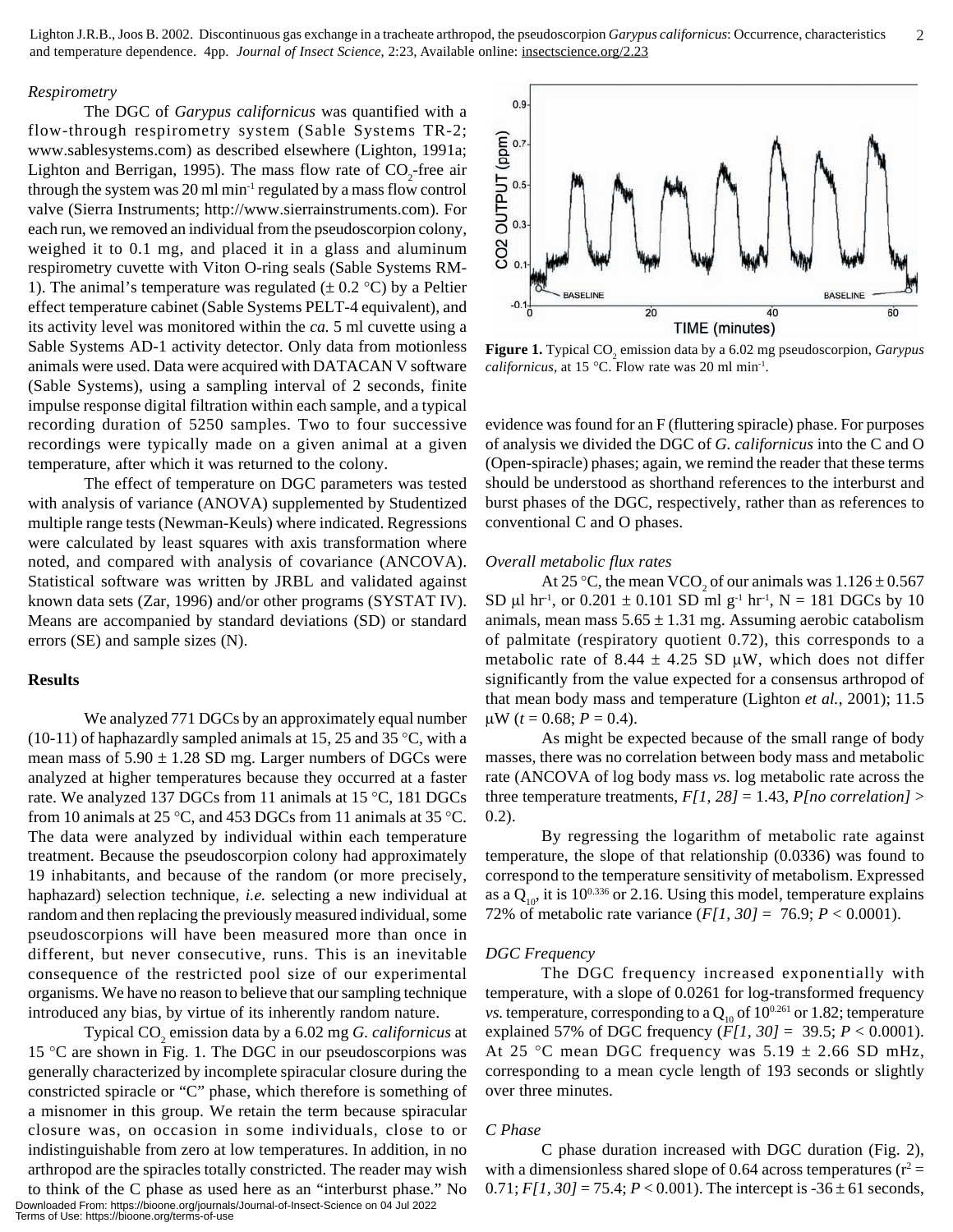

**Figure 2.** The relation between overall DGC duration and C phase duration in *Garypus californicus*. Each point represents the mean value for one individual. The slopes of the line is 0.67. See text.

which does not differ significantly from zero. C phase length decreased significantly  $(P < 0.05)$  as temperature increased, reflecting the increase in DGC frequency, and thus the reduction in DGC duration, as temperature rose (see DGC frequency above).

C phase  $VCO_2$  increased steeply and significantly with temperature, with a  $Q_{10}$  of 2.75 ( $r^2 = 0.70$ ,  $F/I$ ,  $30J = 68.5$ ,  $P <$ 0.0001). Because of the rapid increase of C phase  $VCO_2$  with temperature, its contribution to total  $CO_2$  release increased with temperature ( $Q_{10} = 2.75/2.16 = 1.27$ ) until at 35 °C it approached 45% of total  $CO_2$  emission.

#### *O Phase*

O phase duration increased with DGC duration, with a dimensionless shared slope of 0.36 across temperatures ( $r^2 = 0.45$ ; *F[1, 30]* = 24.5; *P* < 0.001). The intercept is  $36 \pm 61$  seconds, which does not differ significantly from zero. O phase duration was strongly affected by temperature, decreasing from  $201 \pm 24$  SE seconds at 15 °C to 106  $\pm$  17 SE seconds at 25 °C and 71  $\pm$  8 SE seconds at 35 °C (Fig 3). O phase volume rose modestly between 15 and 25 °C, from  $3.06 \pm 0.41$  SE µl mg<sup>-1</sup> to  $3.63 \pm 0.52$  SE µl mg<sup>-1</sup>. It then declined steeply at 35 °C to 2.14  $\pm$  0.24 SE µl mg<sup>-1</sup>. Thus the effect of temperature on O phase volume, though marginally significant by ANOVA (F*[2, 29]* = 3.48; *P* < 0.05), was not directional, reaching a peak value at the intermediate temperature of 25 °C. O phase  $VCO<sub>2</sub>$ , in contrast, increased exponentially with temperature ( $F/I$ ,  $30$ ] = 45.3;  $P < 0.0001$ ) because of the rapid reduction of O phase duration with temperature. The  $Q_{10}$  of O phase VCO<sub>2</sub> was 1.97.

#### **Discussion**

It is clear from these results that although *G. californicus* does employ a DGC, it is a marginal one, lacking stringent spiracular closure. In fact the C phase contributed up to 45% of overall  $CO<sub>2</sub>$ release at high temperatures, whereas the DGC of *G. californicus* took the form of small peaks of  $CO_2$  release "riding" on a large interburst baseline. Although solphugids, a clade of closely related tracheate arthropods (Shultz, 1990, Wheeler and Hayashi, 1998),

Downloaded From: https://bioone.org/journals/Journal-of-Insect-Science on 04 Jul 2022 Terms of Use: https://bioone.org/terms-of-use

have independently evolved a stringent, three-phase DGC that closely resembles that of insects (Lighton and Fielden, 1996), pseudoscorpions have apparently developed only a modest degree of spiracular control.

Some of this difference may be explained by total-animal  $\mathrm{CO}_2$  buffering capacity. Pseudoscorpions emit only about a tenth of the volume of  $CO<sub>2</sub>$  per unit mass in the O phase that hexapods and other tracheate arthropods do (see, e.g., Lighton *et al.*, 1993; Quinlan and Lighton, 1999). For example, the fairly closely related clade of the solphugids release 20  $\mu$ l mg<sup>-1</sup> (Lighton and Fielden 1996), approximately six to eightfold more. The ability of pseudoscorpions to regulate  $\mathrm{CO}_2$  release is therefore minimal compared with animals that employ the "classic" DGC. This is reflected in their high DGC frequency, about double to eight-fold that of similar sized insects (Lighton, 1991b, 1996). Investigation of  $\mathrm{CO}_2$  buffering capacity in pseudoscorpions would be worthwhile; it is worth noting, in this context, that the primary trigger for the burst phase in pseudoscorpions has recently been shown to be hypoxia, rather than the more conventional hypercapnia (Lighton and Joos, 2002).

The temperature dependence of the pseudoscorpions' DGC revealed no surprises. While overall metabolic  $Q_{10}$  was 2.16, the  $Q_{10}$  of DGC frequency was 1.82. Thus DGC frequency increased with temperature more slowly than rate of  $\mathrm{CO}_2$  emission, indicating that pseudoscorpions modulate both frequency and volume of gas exchange to accommodate changes in metabolic flux rates. The increase of  $CO_2$  volume per DGC with increasing metabolic flux rates was mostly confined to the interburst phase. Although the O phase  $VCO_2$  increased with temperature with a  $Q_{10}$  1.97, O phase volume decreased because of a steep decrease in O phase duration. The majority of insects studied so far modulate DGC frequency, rather than volume, to accommodate changes in metabolic flux rates (see Lighton 1998 and 1996 for discussions).

It is certainly in the magnitude of interburst  $CO_2$  emission that the DGC of *G. californicus* differs most radically from other tracheate arthropods that employ a DGC. The fact that interburst VCO<sub>2</sub> increases rapidly with temperature demonstrates that *G*. *californicus* is unable to sustain sufficient oxygen flux rates without losing a large amount of  $CO<sub>2</sub>$  and thus water vapor at the same time. This in turn suggests that the trans-spiracular gradient of oxygen partial pressure is minimal in this species. The likely



**Figure 3.** The relation between O phase duration and temperature in *Garypus californicus*. See text. Bars are standard errors.